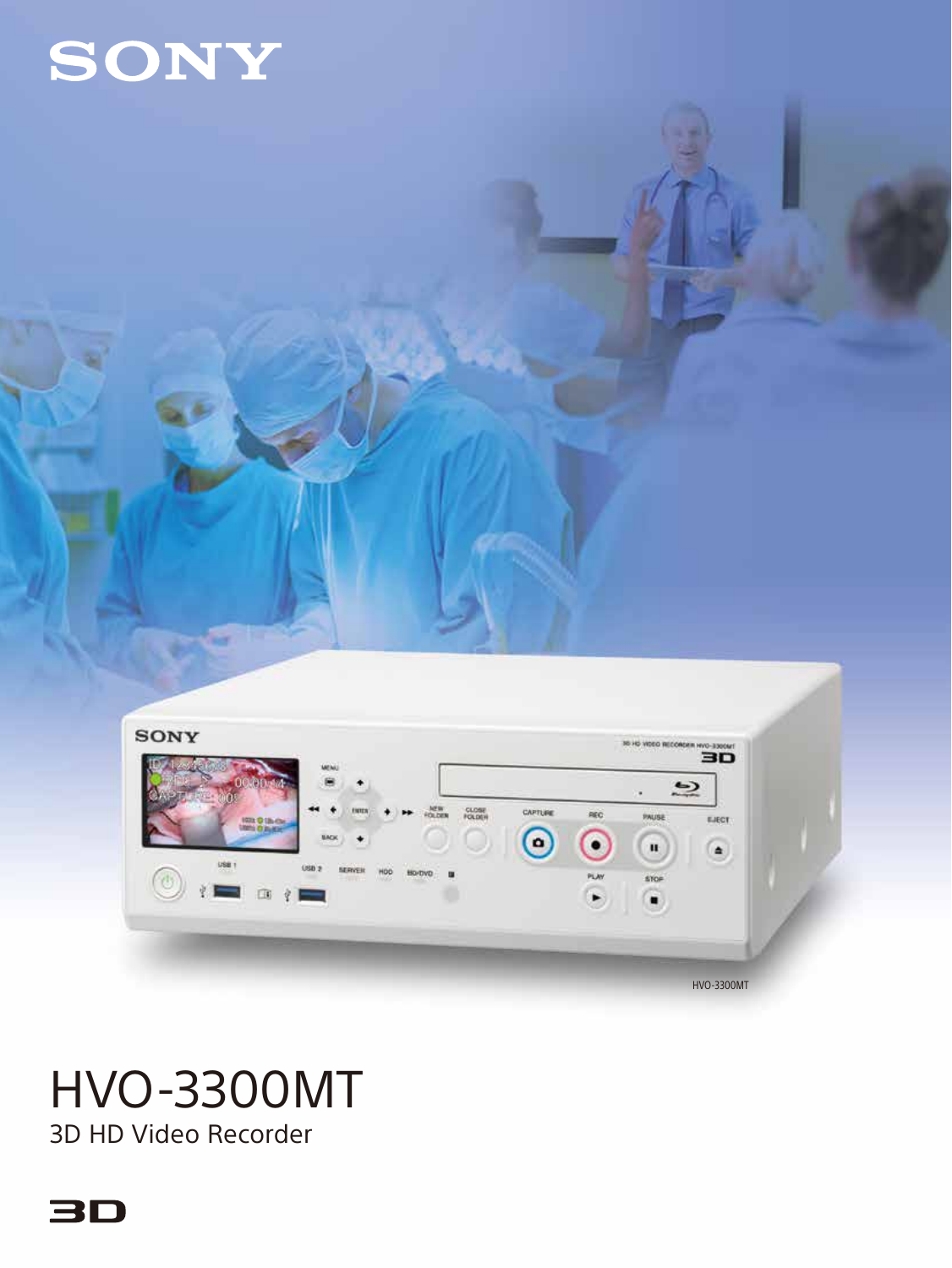# **Capture, Store and Share**

**In recent years, demand for greater flexibility in medical image recording has been growing particularly in simultaneous surgical image recording, multiple modality support, and easier content archiving and management.**

**Responding to these critical requirements, Sony proudly introduces the HVO-3300MT, a 3D/HD video recorder. This recorder enables simultaneous recording of up to two channels from a surgical camera, endoscope, ultrasound, digital X-ray, and other compatible imaging systems in HD quality. You can utilize recorded images for patient records, training, education, and referral purposes.** 

**Moreover, the live streaming capability achieves during recording real-time transmission beyond the OR. This allows you to send and share images between surgeons and other clinicians who are supporting the procedure or learning from it in different locations.**

**This compact recorder is an ideal choice for use in hospital operating rooms for effective content management.**

#### **Network Data Transmission Via CIFS\*1**

Recorded video footage and still images on the HVO-3300MT can be transferred to a connected server such as the Sony Content Management System (CMS) – the CMDS-MS10MD and CMDS-MS20MD – via CIFS over hospital networks. This enables you to access content quickly after recording, without the additional step of having to use an external media source to copy content onto a PC. \*1 CIFS (Common Internet File System) is the file-sharing protocol.

#### **Live Streaming\*2**

The HVO-3300MT incorporates a live streaming function which achieves real-time transmission of images captured by endoscopes, cameras, and other devices to other locations beyond the OR.

This allows you to instantly share these medical insights with doctors in their medical offices or, indeed, anywhere with network connection, contributing to their expertise.

\*2 This function is available with the Sony CMS version 2.2 and the HVO-3300 firmware version 1.1 or later.

# **DICOM Linkage For Effective Content Management**

#### **DICOM MWL (Modality Work List)\*3**

Thanks to DICOM MWL support, you can input patient information from RIS or DICOM servers via your network. Hospital staffs are not required to key the patient information data in preparation before surgery that it enables to avoid human error and improve the efficiency.

\*3 This function is available with the HVO-3300 firmware version 1.1 or later.

#### **Network Data Transmission In DICOM Format**

In addition to data transmission via network, the HVO-3300MT can transmit still image data captured to a PACS system using the DICOM protocol.

# Key Features

#### **3D/2D Full HD Video Recording**

In addition to 2D Full high definition images, the HVO-3300MT supports 3D images from rigid endoscopes and surgical microscopes, meeting today's various medical sources. This recorder accepts various 3D formats (side-by-side, line-by-line, and dual stream), and the user simply selects input signal formats via a menu.

#### **Ch1/Ch2 Two Channel Recording**

The HVO-3300MT can simultaneously record two separate channels of input video, such as images from a connected endoscope and from an OR room camera. In addition, it enables for users to record a footage not only in 3D footage but also another content in 2D concurrently. This makes it much easier to use and manage content.

#### **Simultaneous Recording Onto Two External Media**

Video files can be recorded simultaneously onto the built-in internal hard disk drive, a Blu-ray/DVD disk, connected USB drive, or network server.

This helps shorten the workflow, as there is no need to export or copy videos to external device after they have been recorded on the internal HDD.

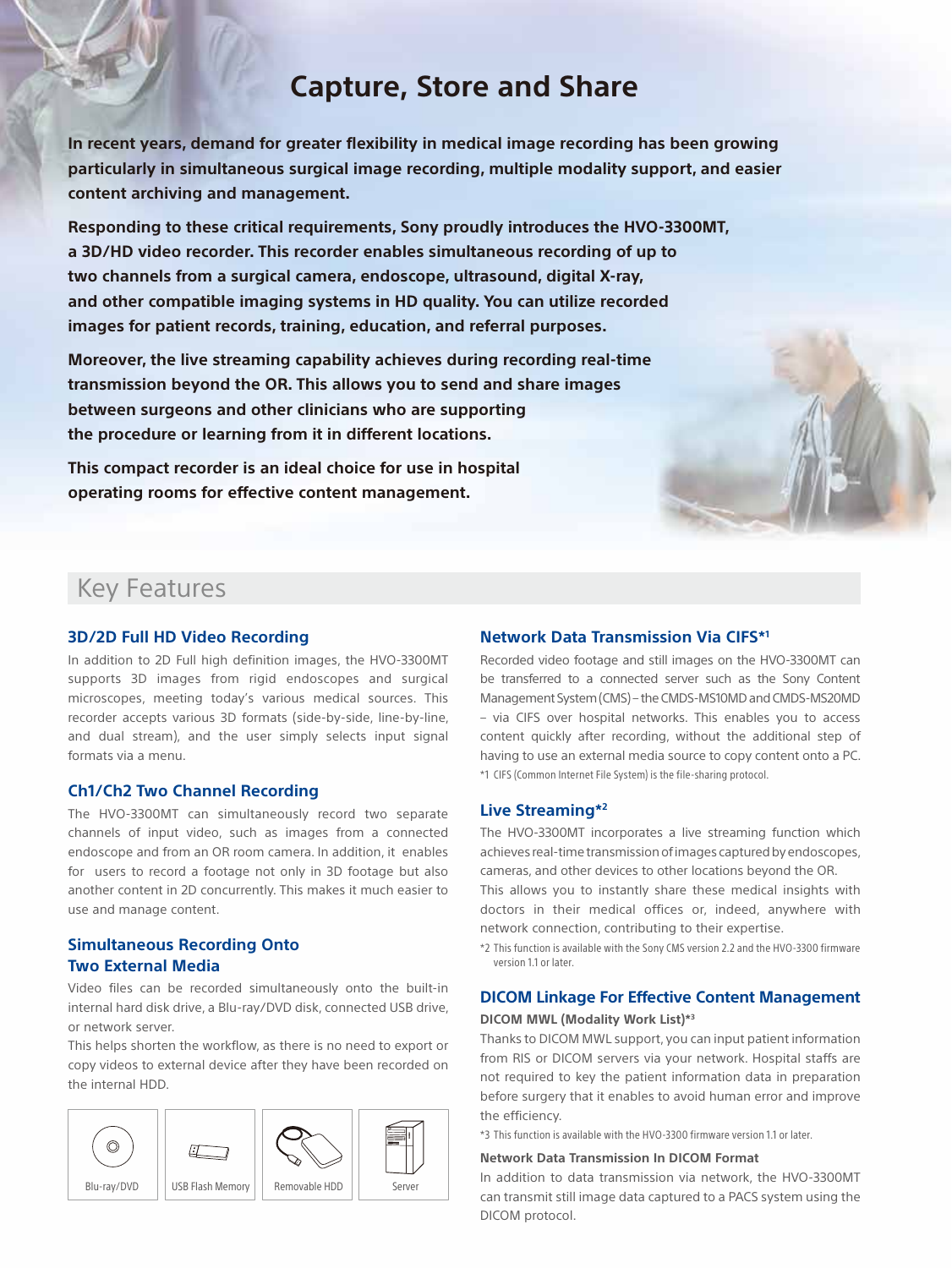#### **CMS Linkage For Effective Content Management**

#### **Proxy Recording\*4**

The HVO-3300MT can record both original high quality video data and low-size proxy data which is transferred to the Sony CMS during recording.

Proxy data is suitable for simple viewing, sharing to tablet devices and long-term storage which can effectively save server space.

High quality video data is appropriate for use in such as clinical presentations at medical conference.

#### **Bookmark Index Linkage\*4**

Bookmark index markers are recorded onto the video when a user action occurs, such as taking a still picture or temporarily pausing recording. These bookmarks can be fed directly into the connected Sony CMS, allowing you to easily locate viewing/ editing points on the CMS timeline.

\*4 Available with the Sony CMS version 2.1 or later.

#### **External Touch Panel Capability**

The HVO-3300MT can be used with an external touch panel monitor\*5 . This improves operability – for example, REC/STOP for each channel can be set independently, and data input (entering patient ID, name, gender, date of birth, etc.) is simplified. \*5 Requires an optional USB touch panel monitor, commercially available.

#### **Perfect HVO-1000MD and HVO-3000MT Replacement**

While offering enhanced functionality, the HVO-3300MT has command compatibility with previous-generation HVO-1000MD and HVO-3000MT recorders; the operator simply sets the required mode. Operators who have used these existing recorders will appreciate the operational familiarity of the HVO-3300MT.

### Video Recording Time\*

|                |        | <b>HD (3D or 2D)</b> |              |                                 |                              |                                 |                                 |                                        | SD(2D)       |                 |  |
|----------------|--------|----------------------|--------------|---------------------------------|------------------------------|---------------------------------|---------------------------------|----------------------------------------|--------------|-----------------|--|
|                |        | 1920 x 1080p         |              |                                 | 1920 x 1080i / 1280 x 720p , |                                 |                                 | <sup>1</sup> 720 x 480i / 720 x 576i . |              |                 |  |
|                |        | <b>Best</b>          | <b>High</b>  | <b>Standard</b>                 | <b>Best</b>                  | High                            | Standard                        | <b>Best</b>                            | <b>High</b>  | <b>Standard</b> |  |
|                |        | 24 Mbps              | 18 Mbps      | 12 Mbps                         | 20 Mbps                      | 12.5 Mbps                       | 6 Mbps                          | 6 Mbps                                 | 4 Mbps       | 2 Mbps          |  |
| Internal HDD   | 2 TB   | 168 h 26 min         | 267 h 2 min  | 375 h 56 min                    | 185 h 45 min                 | 375 h 56 min                    | 644 h 11 min                    | 644 h 11 min                           | 879 h 33 min | 1162 h 46 min   |  |
| BD-R(SL)       | 25 GB  | 2 h 22 min           | 3 h 55 min   | 5 h 50 min                      | 2 h 37 min                   | 5 h 50 min                      | 11 h 26 min                     | 11 h 26 min                            | 17 h 49 min  | 28 h 22 min     |  |
| DVD-R(SL)      | 4.7 GB | $25$ min             | 43 min       | 1 <sub>h</sub> 4 <sub>min</sub> | 28 min                       | 1 <sub>h</sub> 4 <sub>min</sub> | 2 <sub>h</sub> 5 <sub>min</sub> | 2 <sub>h</sub> 5 <sub>min</sub>        | 3 h 15 min   | 5 h 10 min      |  |
| External Media | 1TB    | 99 h 56 min          | 165 h 31 min | 246 h 24 min                    | 110 h 55 min                 | 246 h 24 min                    | 481 h 46 min                    | 481 h 46 min                           | 750 h 39 min | 1195 h 30 min   |  |

### Number of Recordable Still Images\*

|                |       | <b>BMP/TIFF</b> |                          | <b>JPEG</b> |           |                 |             |           |                 |  |
|----------------|-------|-----------------|--------------------------|-------------|-----------|-----------------|-------------|-----------|-----------------|--|
|                |       | HD              | <b>SD</b>                | HD          |           |                 | <b>SD</b>   |           |                 |  |
|                |       | $\sim$          | $\overline{\phantom{a}}$ | <b>Best</b> | High      | <b>Standard</b> | <b>Best</b> | High      | <b>Standard</b> |  |
| Internal HDD   | 2TB   | 282,000         | 1,510,000                | 1,050,000   | 1,940,000 | 3,390,000       | 3,880,000   | 5,410,000 | 6,740,000       |  |
| BD-R(SL)       | 25GB  | 3,800           | 24,000                   | 15,000      | 30,000    | 59,700          | 65,200      | 65,200    | 65,200          |  |
| DVD-R (SL)     | 4.7GB | 690             | 4,380                    | 2.740       | 5.470     | 10,800          | 16,200      | 32.000    | 65,200          |  |
| External Media | 1TB   | 160,000         | 1,010,000                | 634,000     | 1,260,000 | 2,520,000       | 3,780,000   | 7,500,000 | 14,700,000      |  |

\* These specifications may vary according to the recording image format or writing conditions. They are for reference only, and are not guaranteed.

# System Configuration